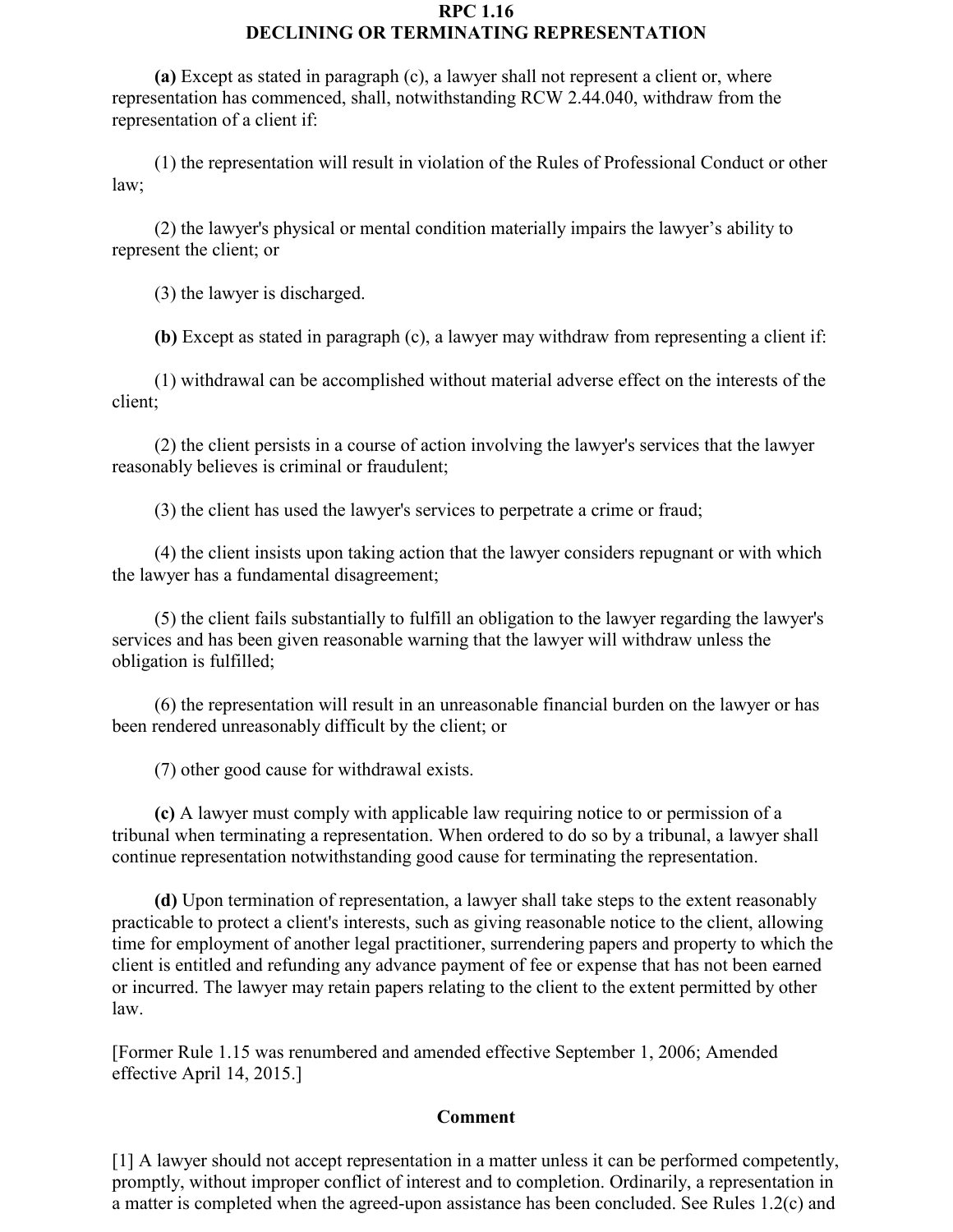6.5. See also Rule 1.3, Comment [4].

# *Mandatory Withdrawal*

[2] A lawyer ordinarily must decline or withdraw from representation if the client demands that the lawyer engage in conduct that is illegal or violates the Rules of Professional Conduct or other law. The lawyer is not obliged to decline or withdraw simply because the client suggests such a course of conduct; a client may make such a suggestion in the hope that a lawyer will not be constrained by a professional obligation.

[3] When a lawyer has been appointed to represent a client, withdrawal ordinarily requires approval of the appointing authority. See also Rule 6.2. Similarly, court approval or notice to the court is often required by applicable law before a lawyer withdraws from pending litigation. Difficulty may be encountered if withdrawal is based on the client's demand that the lawyer engage in unprofessional conduct. The court may request an explanation for the withdrawal, while the lawyer may be bound to keep confidential the facts that would constitute such an explanation. The lawyer's statement that professional considerations require termination of the representation ordinarily should be accepted as sufficient. Lawyers should be mindful of their obligations to both clients and the court under Rules 1.6 and 3.3.

### *Discharge*

[4] [**Washington revision**] A client has a right to discharge a lawyer at any time, with or without cause, subject to liability for payment for the lawyer's services. However, the rule may apply differently with respect to in-house lawyers and lawyers with comparable employment situations. See Karstetter v. King County Corrections Guild, 193 Wn.2d. 672, 444 P.3d 1185 (2019); Washington Comment [16] to Rule 1.13. Where future dispute about the withdrawal may be anticipated, it may be advisable to prepare a written statement reciting the circumstances.

### [Comment [4] amended effective September 1, 2021.]

[5] A client has a right to discharge a lawyer at any time, with or without cause, subject to liability for payment for the lawyer's services. Where future dispute about the withdrawal may be anticipated, it may be advisable to prepare a written statement reciting the circumstances.

[6] Whether a client can discharge appointed counsel may depend on applicable law. A client seeking to do so should be given a full explanation of the consequences. These consequences may include a decision by the appointing authority that appointment of successor counsel is unjustified, thus requiring self-representation by the client.

[7] If the client has severely diminished capacity, the client may lack the legal capacity to discharge the lawyer, and in any event the discharge may be seriously adverse to the client's interests. The lawyer should make special effort to help the client consider the consequences and may take reasonably necessary protective action as provided in Rule 1.14.

# *Optional Withdrawal*

[8] A lawyer may withdraw from representation in some circumstances. The lawyer has the option to withdraw if it can be accomplished without material adverse effect on the client's interests. Withdrawal is also justified if the client persists in a course of action that the lawyer reasonably believes is criminal or fraudulent, for a lawyer is not required to be associated with such conduct even if the lawyer does not further it. Withdrawal is also permitted if the lawyer's services were misused in the past even if that would materially prejudice the client. The lawyer may also withdraw where the client insists on taking action that the lawyer considers repugnant or with which the lawyer has a fundamental disagreement.